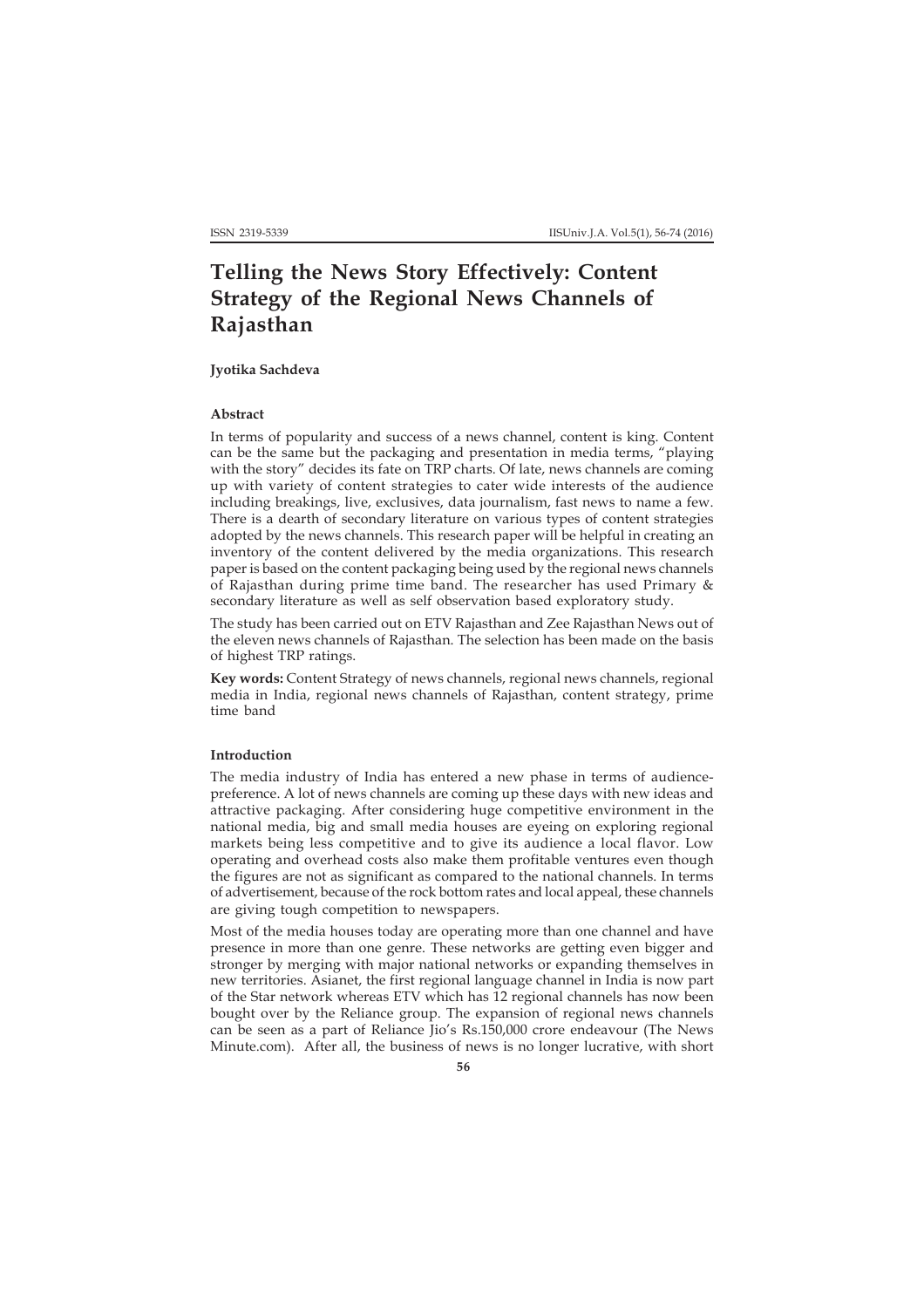term profits out of the picture; it has to graduate into something much larger for becoming a sustained profitable venture.

According to the FICCI-KPMG Report 2016, the television industry in India is estimated at INR542 billion in 2015, and is expected to grow at a CAGR of 15 percent to reach INR1, 098 billion in 2020.

The number of TV households in India increased to 175 million in 2015, implying a TV penetration of 62 percent. The number of Cable & Satellite (C&S) subscribers is estimated to have reached 160 million. Excluding DD FreeDish, the number of paid C&S subscribers is estimated at 145 million in 2015, implying a paid C&S penetration of 83 percent. TV households are expected to increase to 200 million by 2020, with paid C&S subscriber base expected to grow to 174 million by 2020, representing 87 percent of TV households (FICCI-KPMG Report 2016).

TV advertising revenue growth for broadcasters across genres in 2015 is better than expected, in spite of a high base in 2014 due to the general elections. The total TV advertising market is estimated to have grown at 17 percent in 2015 to INR181 billion, higher than the 13 percent projected in last year.

According to BARC Ratings, Television viewership continued to be driven by Hindi and Regional GECs, which accounted for majority of the total viewership, contributing 58 per cent to the total viewership over the period Week 41, 2015 to Week 7, 2016, based on data from BARC India (TG: All 4+, Market: All India, Period: Wk 41, 2015 to Wk 7, 2016).

Total news channels viewership is accounted for 6.5 percent in which Regional news viewership is accounted for majority of the total viewership contributing 3.5 percent followed by Hindi news 3.0 and English news 0.3 percent.

The media in Rajasthan has now become a lifeline for the people of the state, whether in print or electronic; all are devoted to contribute in distributing socioeconomic-political news to far flung areas of Rajasthan. In recent years, rhe media industry of Rajasthan has evolved in its true sense and every big and national media houses are setting up their network in the state.

If we talk about the status of electronic media in Rajasthan, DD Rajasthan and ETV Rajasthan were the only sources of regional television news content but with the emergence of local news channels like Jan TV, HBTV (formerly BTV now taken over by Hathway), First India News, A One TV and Patrika Groups yet to be launched channel, have totally changed the scenario of the regional media.

The state with diversified culture is emerging as a huge market for big media houses and players like Zee Media Corporation Limited, Sahara Samay, India News and Samachar Plus are doing anything and everything to establish in the market. Now, Regional news channels in Hindi are competing with national news channels in the state. In order to obtained a constitutional status for Rajasthani language, the state government has taken up an initiative to broadcast a bulletin in the state language. ETV Rajasthan launched its first state language bulletin called **'Aapni Khabran'** on November 7, 2014.

However, Rajasthan is not an easy market for the electronic media in terms of content and advertising, news channels are managing to survive in the industry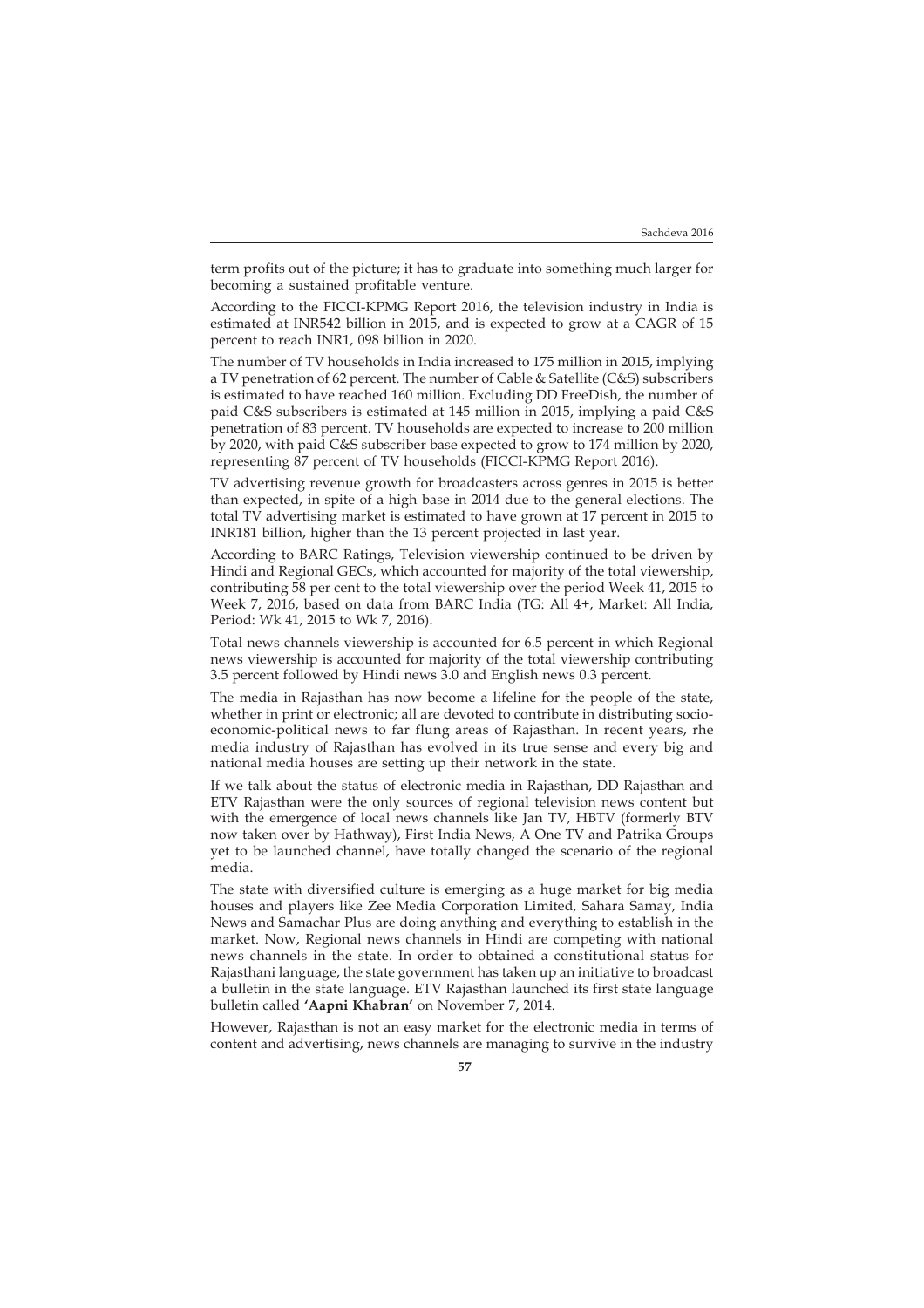by consistently experimenting with their content strategies. ZEE Rajasthan News serves as the finest example to explain the current situation of the regional news channels of the state.

Zee Media Corporation Ltd ( ZMCL) has entered the regional market with elaan to deliver news and entertainment content under the terrestrial entertainment network (TEN) format in the name of Zee Marudhara. But as soon as it realized that this format does not suit the market of a state like Rajasthan, the focus has been shifted into a pure-play news channel and changed its name to Zee Rajasthan News airing a mix of The new tagline of the channel is 'Khabaro Mein Dum, Sabse Aage Hum' (Impact in our news, we are ahead of everyone). The changes were effective from 30 March, which is also celebrated as Rajasthan Day.

This is the second time the channel has been rebranded. Zee Marudhara was launched as Zee Rajasthan Plus in July 2013. The name of the channel was changed to Zee Marudhara in January 2014. It is a 24-hour Hindi language news and current affairs channel focused on the state of Rajasthan. The channel mainly covers regional as well as national and international news and current affairs, sports and entertainment. The flagship shows of Zee Marudhara were 'Aaj Ki Badi Khabar', 'Marudhara Express' and 'Apno Shehar Apni Khabaran'.

In the wake of emerging needs for the local media, the year 2014 saw the launch of new regional players including Bhaskar news (Hindi), A One Channel in Rajasthan and also News 7 (Tamil) and TV New (Malyalam) in other parts of the country. Also, the past year witnessed a huge initiative taken by the regional broadcasters to improve the content quality and credibility of information delivered by the regional players. The regional and small news channels joined hands to form a separate outfit called the 'All India News Broadcasters Association'. This first-of-its-kind association of regional news players was formed with an aim to work towards creating a level playing field in the country on a par with the national news channels. Apart from focusing on the problems of the industry, the association will work towards ensuring ethical journalism, curbing paid news and ensuring guidelines for self-regulation (Televisionpost.com).

As per census 2011 data, the state has 1,674,646 TV households, while in Jaipur city the number is 47,998 which is increasing day by day. DTH platforms have given an impetus to the distribution level as a result television advertising witnessing a steady growth. As far as television penetration in the state is concerned, Tata Sky has occupied the 60% market; Dish TV is covering 30% while cable has only 5% share and Airtel, Videocon and Reliance etc share the remaining market which turn out to a 80:20 ratio. Zee Rajasthan News and ETV Rajasthan are the only channels that have 100 percent penetration on DTH in the state. India News Rajasthan, First India News and Samachar Plus Rajasthan are only on cable while Sahara Samay Rajasthan is on Videocon and cable both.

### **Review of Literature**

As per the definition given by Rachel Lovinger (2007), "content strategy is using words, data, infographics and other formats to create unambiguous content that supports meaningful experiences". Her article was the first to shed light on content strategy as viable, valuable piece of practice.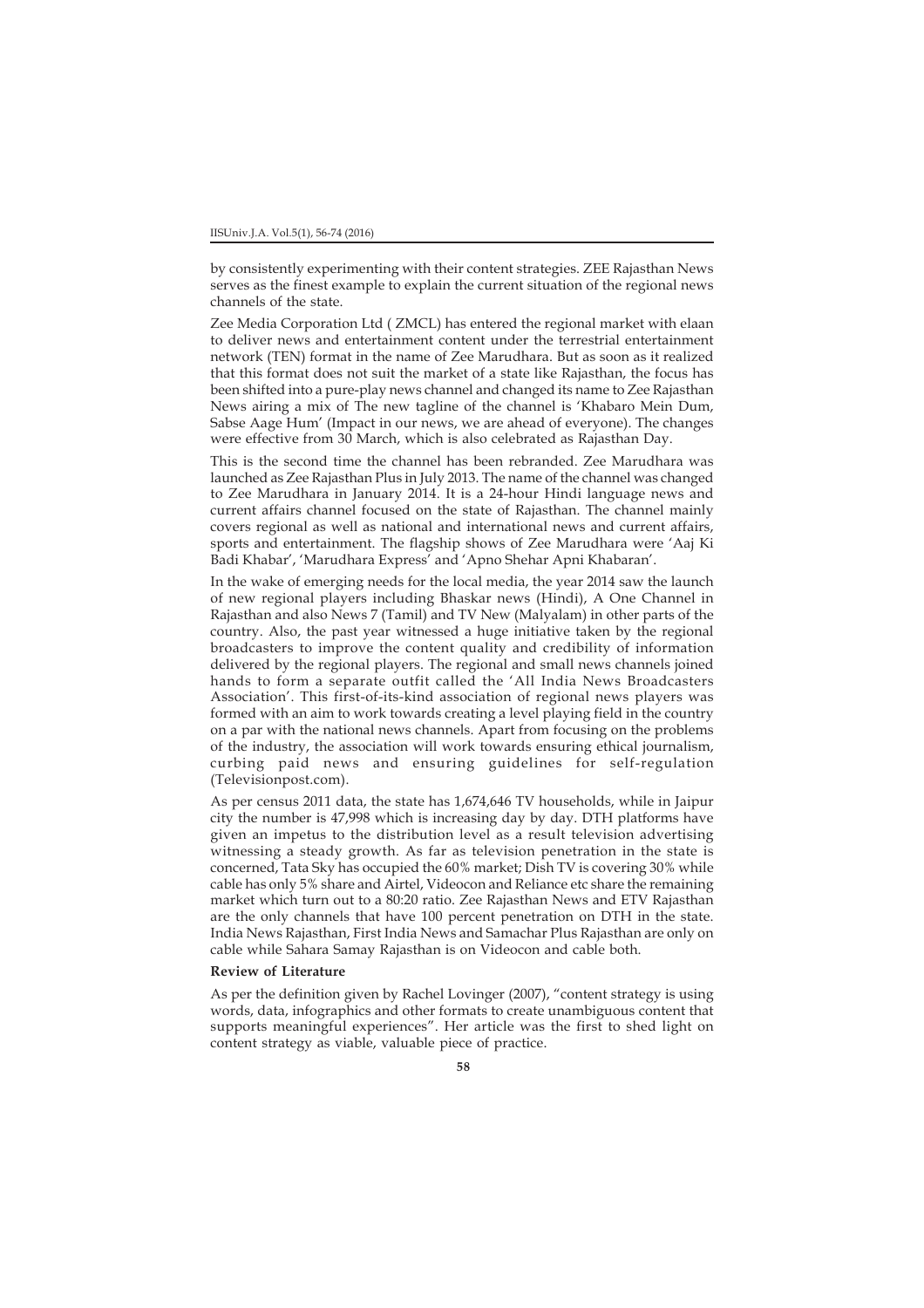As per the definition given by Kristina Halvorson (2010), "Content strategy is the practice of planning for the creation, delivery and governance of useful, usable content". She further classified content as text, data, graphics, video and audio. News channels use these in different formats to deliver varieties of news content. According to Halvorson, a strategy is a holistic, well-considered plan for obtaining a specific goal or result. It is carefully considered, well-articulated plan of action, achievable and executable.

It is clearly understood that each and every channel decides content strategy keeping in mind the policy, ideologies of the channel including types of audience a channel is catering to and their preferences etc. The ultimate motive of experimenting with content strategy is to attract more and more viewers and maintain reliability and credibility of the channel among viewers. There are different factors that influence content strategy of news channels and that is why content strategy varies from channel to channel. Ultimately, a news channel delivers the ideology, inclination etc through their content strategy. So, it plays an important role in establishing and popularizing of a news channel.

Broadly we can define content strategy as a unique way of using different content formats to generate competitive edge. News is a commodity, not a mirror image of reality. To say that the news is a product shaped by forces of supply and demand is hardly surprising today. News content is clearly a product. Its creation and distribution depends on the market value attached to the attention and tastes of different individuals, the technologies affecting the cost of information generation and transmission, and the news values pursued by journalists and media owners. (Hamilton 2004).

Shendurnikar (2011) in her research article "Media for the Masses: The changing face of regional languages in Indian Media" concluded that media is an important ally in the process of development of Indian languages. She further stated that exposure to regional media, its quality and its penetration are supposed to be directly related to the growth and survival of these languages. Researcher has a firm belief that regional media can alter the status of Indian languages in the society and also impact their use on a day to day basis. The researcher also stressed on the need of improving the content quality of regional media. Researcher further assessed that content should be more informative and debatable rather than disseminating trivia and sensational news.

Vozhdaeva (2010) in his research titled "The crisis in commercial regional TV: Main challenges and future solutions. A comparison of Russia and the UK" discovered that the UK runs the risk of losing regional TV broadcasting beyond the BBC and there is a threat to alternative regional TV news providers. According to the researcher, many regional media companies have downsized and cut off salaries by a large extent. The researcher found out that the rapid rise in the number of digital channels put television stations under the threat of losing the value of its advertising license and it is the result of huge shift in the audience's interest in digital channels. Regional news channels of Rajasthan are facing the same challenge. Zee Rajasthan news has downsized its operations due to increase in expenditure at the same time decrease in the revenue generating sources. Most of the staff members are called off to its Noida based headquarters and the bulletins are on aired from their only.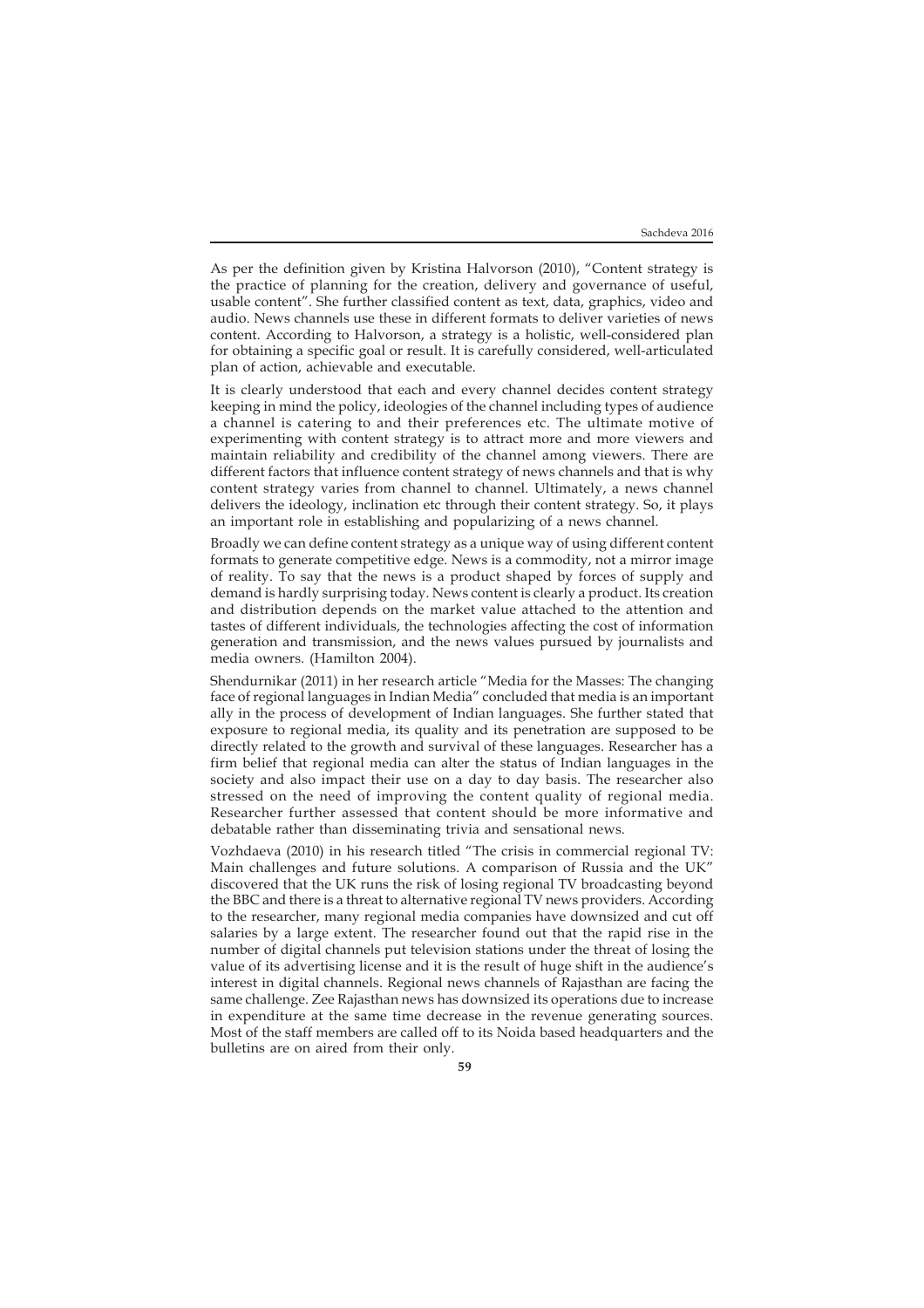### IISUniv.J.A. Vol.5(1), 56-74 (2016)

Kuthiala, B.K. and Singh in their research titled "Analyses of Rural and Developmental Content in Indian Television News" (2006) analyzed the concept of diversity in the media content. The researchers found out that there is a strong urban bias operating in the whole production process of television news channels. As a result the media players project nation as 'Urban Middle Class India' and do not either cater to vast population of the nation or give proportional representation to rural population. Study reveals that developmental issues like education, health, water, food, electricity, agriculture, poverty, unemployment etc. are least reported issues in television news. A developing country like India where more than 70 per cent population still lives in villages, agriculture is the mainstay but news producers surprisingly did not find it worth including in their news bulletins.

According to the Ofcom's Communications Market Report (2014) based on news consumption in the UK, television is the most-used platform for regional and local news, with 77% of adults watching this at least once a week. In the survey, 'local' is defined as 'the area in which audiences live' and 'regional' is defined as 'local area and surrounding areas in the wider region'. As per the findings, 15-24 (65%) were less likely than those aged  $55+ (89%)$  to watch regional news on TV on at least once a weekly basis, but are more likely to use local news websites, with almost one fifth (17%) of 15-24s doing this compared to 4% of over-55s.

When respondents were asked about how important local media sources were to them, they rated regional and local news on television as most important for local news and information (56%), followed by the internet (46%). Also, the high personal importance of regional and local news on television is further highlighted by the finding that 49% of those who use any local media say television is the source of most personal importance to them.

According to the Pew Research Center Report titled 'A Boom in Acquisitions and Content Sharing Shapes Local TV News 2013', local television in the U.S. saw massive change in 2013, big owners of local TV stations got substantially bigger, thanks to a wave of station purchases. Almost 300-full power local TV stations changed hands in 2013, at a cost more than Rs. 5500 crore. The impetus for most of these acquisitions and operating arrangements is economic but it also has an effect on the local news that audience receive.

The research report prepared by "Australian Communications and Media Authority" titled Regional Australians' Access to Local Content (2013) described local content as content that relates to events or people who live in a regional local area, such as local news, local weather, local sport and local community events. This content can be available through a range of communications and media sources including television, radio, online, social media and newspapers.

To survive in the regional market, media companies need to localize their content and be sensitive to local culture. Content needs to be repurposed to suit local audiences. India has several internal markets with different languages and consumer preferences. For example, the Media and Entertainment market in South India is distinctly different from that of North India. To succeed, global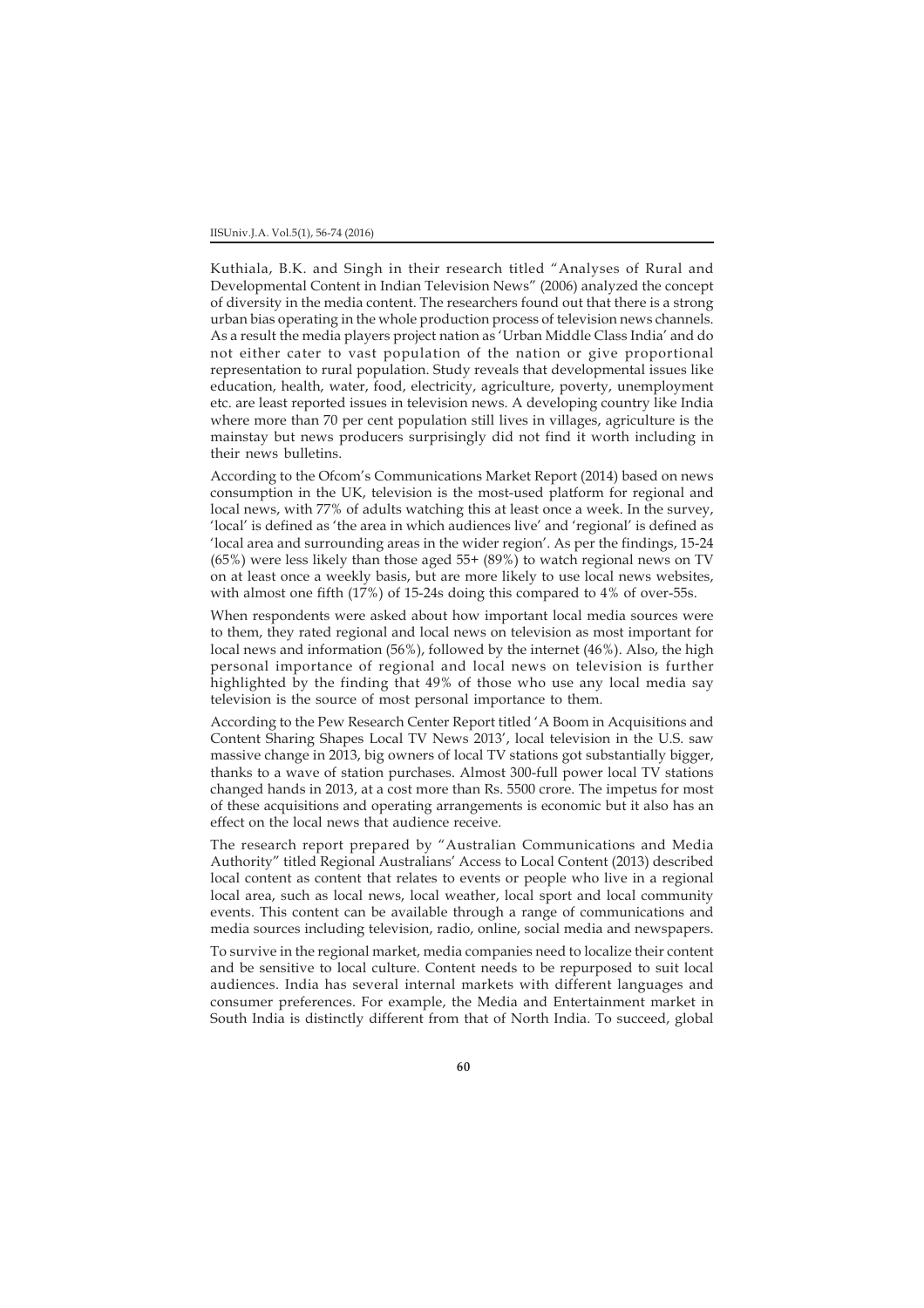companies need to adopt different strategies for each region, as there will be differences in demand, the type of content desired, the mode of distribution of content and the revenue models employed.

# **Research Objectives**

Regional and local media are supposed to serve as responsible media for strengthening the cultural and societal values through their news and programming content. Despite the industry's problems, the local TV stations are still producing high-quality broadcast journalism of tremendous value to the community at the same time reaching a broader audience than newspapers in terms of size, diversity and socioeconomic status. This paper aims at exploring the content strategies adopted by ETV Rajasthan and ZEE Rajasthan News. The reason behind taking these two news channels for the study is that these two news channels are on top of the list of news channels of the state in terms of TRP ratings. The researchers has explored the time devoted to different reporting beats while giving focus to other content strategies such as breakings, exclusives, ticker, chroma etc. The study is helpful in understanding the changing landscape of regional news channels.

As the purpose of the study is to understand the news presentation and content configuration of these two news channels, the two sub objectives are formulated:

- 1. The study will explore time and number of stories covered in different news beats by the regional news channels.
- 2. The news presentation formats of ETV Rajasthan and Zee Rajasthan News in prime time band.

### **Research Methodology Research Design**

The researcher has done Exploratory Research to find out the news delivery formats used by the regional news channels of Rajasthan that are ETV Rajasthan and Zee Rajasthan News. Gone are the days when an anchor used to sit in the studio to read out the news from ticker. Now, as per the demands and time spent by the audiences, the news channels are adopting different formats which are faster in terms of news delivery and more reliable and trustworthy. Regional news channels are not far behind in adopting the latest trends in news delivery.

The study has explored various content strategies adopted by ETV Rajasthan and ZEE Rajasthan News to enhance the credibility of news items. The study has also shed light on the content delivered by the news channels in terms of the beats covered during primetime band. Since it is of utmost importance for the news channels to have the flavor of the state, the researcher has touched upon the area and has studied how regional are the regional news channels which means whether they are focusing on the state capital or they are covering the events catering to the entire region.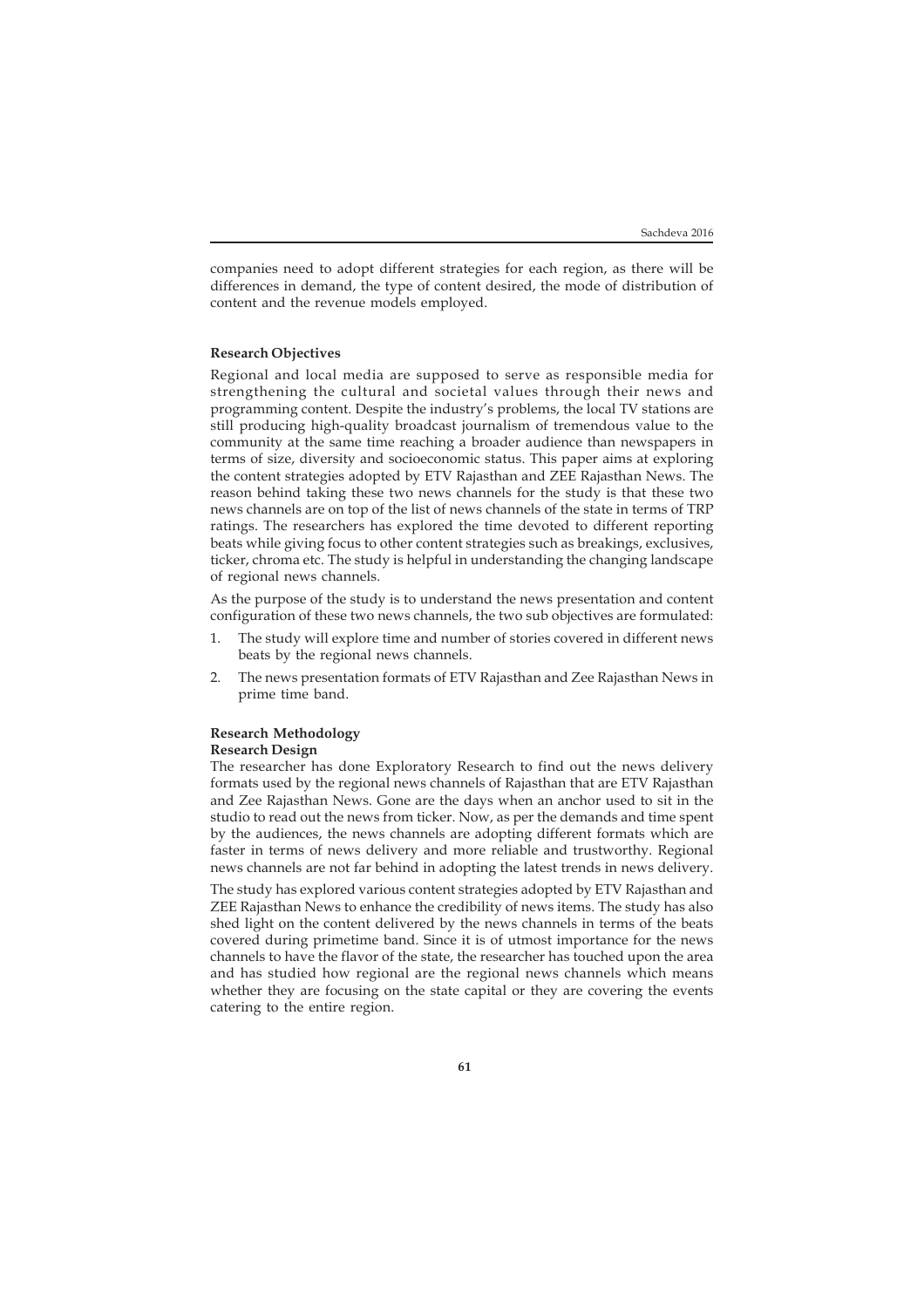### **Data Collection Methods**

The primary and secondary data has been collected to conduct the research. Primary data has been collected through the observation method. ETV Rajasthan and Zee Rajasthan News, the most popular regional news channels of Rajasthan were observed to study the content strategy adopted by these two news channels. Also, the content was studied on different parameters chosen by the researcher keeping in mind the research objectives designed for the preparation of the research paper.

# **Research Sampling Technniques**

Judgmental sampling technique has been used to conduct the research. For the research paper, the researcher has observed ETV Rajasthan and ZEE Rajasthan News for seven days from  $19<sup>th</sup>$  August to  $25<sup>th</sup>$  August 2016 during evening primetime band i.e. 7pm to 9pm. Structured observation method was used to study the news content. Different parameters have been designed to go deeply into the formats used by the news channels.

# **Data Analysis Techniaques**

Simple average and simple mean were applied on the data collected by the observation method to identify average number of stories and average time allocated to each beat. Content formats were deeply studied keeping in mind the existing formats used by other news channels that are available in secondary data.

The researcher had taken the interview of a few media experts from ETV Rajasthan and Zee Rajasthan News to find out the primetime band considering the regional and local audience. The researcher brought to notice that the audience tends to switch on their television sets to watch regional news channel at 7pm as by this time people reach home from their offices. According to the media experts, after 9pm they shift their focus to national news due to which they switch to national news channels. The researcher has deeply studied both the channels during primetime band for a period of seven days including weekends.

| Data Analysis |  |
|---------------|--|
|               |  |

| 1.1 |  |
|-----|--|
|     |  |

|                                               |                    | <b>WEEK DAYS</b>       |                        |                    |  |  |  |  |  |  |  |
|-----------------------------------------------|--------------------|------------------------|------------------------|--------------------|--|--|--|--|--|--|--|
| Name of the<br><b>News Channel</b>            | 7pm                | 7:30 <sub>pm</sub>     | 8pm                    | 8:30 <sub>pm</sub> |  |  |  |  |  |  |  |
| <b>FTV</b><br><b>RAJASTHAN</b>                | Mharo<br>Rajasthan | Mharo<br>Rajasthan     | Pink City              | Central<br>Hall    |  |  |  |  |  |  |  |
| <b>ZEE</b><br><b>RAJASTHAN</b><br><b>NEWS</b> | State @7           | Rajasthan<br>Superfast | News &<br><b>Views</b> | News Scan          |  |  |  |  |  |  |  |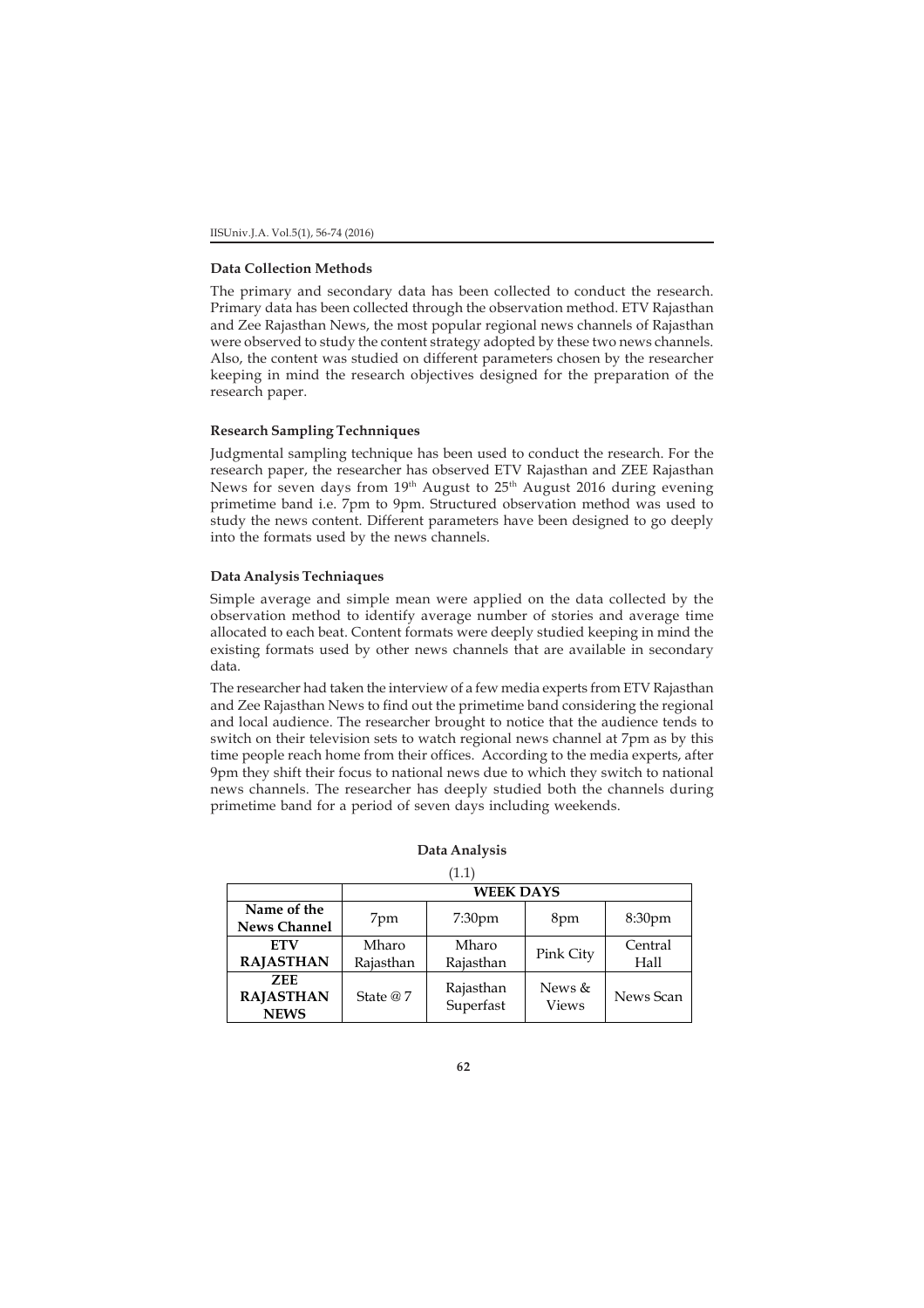# **DATA ANALYSIS**

## **(1.2)**

The programme schedule of ETV RAJASTHAN & ZEE RAJASTHAN NEWS during Primetime Band on Week Ends i.e. (Saturday & Sunday)

|                                               |                           | <b>WEEK END</b>        |                                   |                                |  |  |  |  |  |  |  |  |
|-----------------------------------------------|---------------------------|------------------------|-----------------------------------|--------------------------------|--|--|--|--|--|--|--|--|
| Name of the<br><b>News Channel</b>            | 7:30 <sub>pm</sub><br>7pm |                        | 8pm                               | 8:30 <sub>pm</sub>             |  |  |  |  |  |  |  |  |
| <b>ETV</b><br><b>RAJASTHAN</b>                | Mharo<br>Rajasthan        | Mharo<br>Rajasthan     | Pink City                         | Central Hall                   |  |  |  |  |  |  |  |  |
| <b>ZEE</b><br><b>RAJASTHAN</b><br><b>NEWS</b> | State @7                  | Rajasthan<br>Superfast | Dr.<br>Subhash<br>Chandra<br>Show | Dr. Subhash<br>Chandra<br>Show |  |  |  |  |  |  |  |  |

### **Interpretation**

**E-Tv Rajasthan:** Mharo Rajasthan is a one hour news bulletin which includes news stories from all over the state. The bulletin includes Anchor Visual, Anchor Visual Byte, packages etc. covering different news beats. The format of the story decided upon the importance of the news and the visuals availability. Pink City as its name suggests covers stories from Jaipur City. This is also based on a traditional news bulletin format. Central Hall is a magazine programme that brings about political situation awareness and discussion on current affairs. The anchor of the show is Mr. Hari Shankar Vyas.

**ZEE Rajasthan News:** ZEE Rajasthan News' show State @ 7 as its name suggests covers stories from all over the state. This is a break free show. It covers the important happenings from the state catering different beats in the package formats only.

**Rajasthan Superfast** is based on a fast news bulletin concept. It covers 70 news from the state, 10 news of national importance, 5 of international importance, 5 important happenings from business, 5 from sports and 5 from the entertainment industry.

**News & Views** is a debate show. The topic of the debate is chosen from the most important happenings of the state. The show is hosted by Purushottam Vaishnav.

**News Scan** is an interview based exclusive show. A topic from the day's important happenings is chosen and accordingly a celebrity or personality related to that topic is interviewed by the anchor.

**Dr. Subhash Chandra Show** is a platform where Dr. Subhash Chandra engages with youth from across India and interacts on different topics. The core concept is to motivate the youth, inspire and share ideas and also help young entrepreneurs and aspiring minds for business.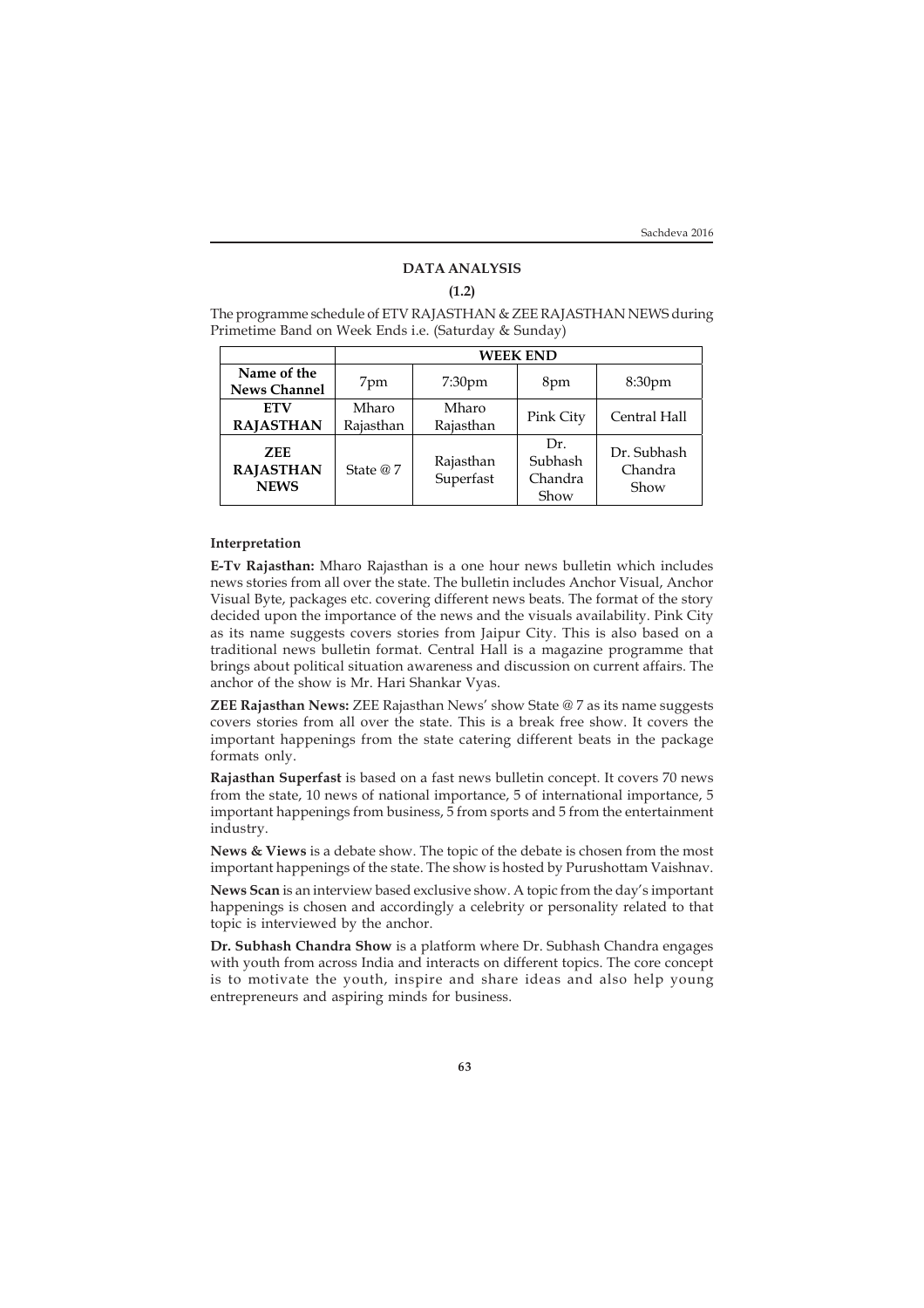IISUniv.J.A. Vol.5(1), 56-74 (2016)

# **DATA ANALYSIS**

**(1.3)**

**Total number of stories covering different reporting beats**

| <b>Beats</b>                        | Pol<br>itic<br>s | Crime<br>/Accid<br>ents | Sp<br>ort<br>s | Busin<br>ess/<br>Econo<br>mics | Law<br>and<br>order | Festi<br>val/<br>Reli<br>gion | Art &<br>Culture/Tra<br>vel and<br>Tourism | Heal<br>th | Develo<br>pment<br>(JDA,<br>RHD) | Entertain<br>ment &<br>Lifestyle | Educa<br>tion | Co<br>urt | Total |
|-------------------------------------|------------------|-------------------------|----------------|--------------------------------|---------------------|-------------------------------|--------------------------------------------|------------|----------------------------------|----------------------------------|---------------|-----------|-------|
| <b>ETV</b><br>Rajast<br>han         | 85               | 67                      |                | 16                             | 15                  | 29                            | 12                                         | 19         | 41                               | 6                                | 28            | 11        | 336   |
| Zee<br>Rajast<br>han<br><b>News</b> | 50               | 190                     | 15             | 15                             | 70                  | 35                            | 15                                         | 35         | 56                               | 20                               | 25            | 27        | 553   |

*Footnote:* Total number of stories shown on ETV Rajasthan and ZEE Rajasthan News covering different beats from 19<sup>th</sup> August 2016 to 25<sup>th</sup> August 2016 during 7pm to 9pm.

# **Data Interpretation**

As you can see in table 1.3, there is a huge difference between the stories covered during prime time band on ETV Rajasthan & Zee Rajasthan News despite the fact that ETV Rajasthan has devoted one and a half hour on regional news while Zee Rajasthan News has only one hour to be spent on regional news. The time spent on advertisements by ETV Rajasthan was definitely on higher side as compared to Zee Rajasthan News. The another reason why it has covered less number of stories despite having more time spent than Zee Rajasthan News is repeated number of stories. During the research, it has been found out that ETV Rajasthan has included many stories in 8:30pm slot which had already been carried in the previous bulletin. Thus, the researcher has left those stories uncounted in the study.

Zee Rajasthan News has left ETV Rajasthan way behind in terms of number of stories covered during prime time band. Though, the number of stories covered in 7pm bulletin is very less due to the format of covering important stories in the package format but thanks to 'Rajasthan Superfast' show based on speed news format has raised the number of covered stories.

It is clearly visible from the table 1.3 that ETV Rajasthan has given priority to the stories related to political beat while ZEE Rajasthan News has covered crime related stories more. If we look at the table 1.4, the time spent by ETV Rajasthan on Political beat is almost 3 hrs while Zee Rajasthan News has devoted only 12 minutes to political beat which is quite worth mentioning.

'Rajasthan Superfast' of Zee Rajasthan News fetched stories from all over the state but crime was the most preferred beat. Politics is the most preferred beat in ETV Rajasthan while crime and Zee Rajasthan News has spent maximum time on crime and accident beat followed by development stories and politics stood at second and third position respectively.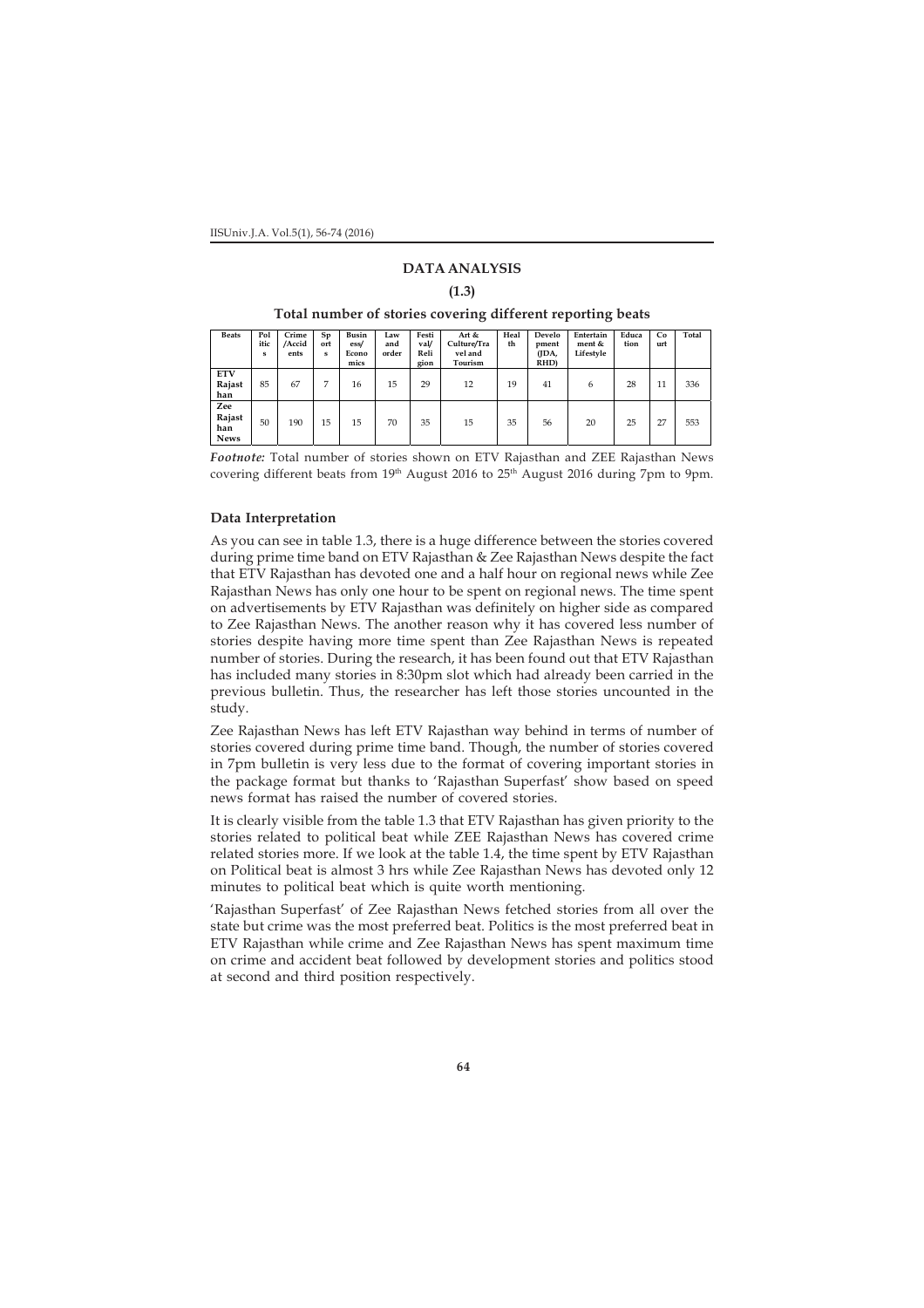# **ETV Rajasthan**

From the data given in the table (1.3), it can be clearly said that the regional news channels are no different from any national news channels when it comes to giving preference to specific news beats. Though, experts believe that three C's Crime, Cricket & Cinema sells on news channels. This equation may hold truth to national news channels but as far as regional news channels are concerned Politics and crime sells. A sense of satisfaction could be felt after seeing a sufficient number of development news, ETV Rajasthan has covered which means may not be fully but partly the news channel is serving the society. ETV Rajasthan reporters attempted to do exclusive stories on security issues in Asia's Biggest Colony Mansarovar & lack of street lights in Sitapura Industrial Area RIICO which indeed is the hub of engineering and technical institutes.

The researcher found out only one women empowerment related news which was quite disturbing. It was also shocking to see that the news of Hetram and Sapna Punia who were representing the state in Olympics were covered as anchor visuals and not even a single package was carried during prime time slot.

ETV Rajasthan has very timely and effectively used *ETV Ki Khabron Ka Asar* (Impact of news covered by ETV) during the bulletins.

### **ZEE Rajasthan News**

The highlighting and interesting fact that researcher found out was that ZEE Rajasthan News has something different and unique to deliver whether in terms of news content chosen or may be the news programming formats. In the State @ 7, anchor gone live straight from the newsroom which is usually seen on national news channels, has ultimately enhanced the quality and importance of the show. The second thing which is important to mention here is the kind of news stories selected by the programme producer of the show. The stories important from a common man's point of view were shown in the detailed packaged formats not necessarily from politics.

As you can see in table (1.3), crime related news is shown in huge number which means the focus was given to crime related news. But the twist in this tale is that the origin of most of such stories is the different parts of the state. Since, regional news channel is supposed to cover all the kinds of stories from each and every district but sadly in the name of news coverage from the districts the audience only receives crime related stories.

Due to Rajasthan Superfast, a show based on fast news concept, the number of news stories is more if the channel is compared to ETV Rajasthan. Alike ETV Rajasthan, Zee Rajasthan News has used **ZEE Rajasthan News Ki Khabar Ka Asar** (Impact of news covered by ZEE RAJASTHAN NEWS). The channel also timely declared of being number one regional news channel of the state.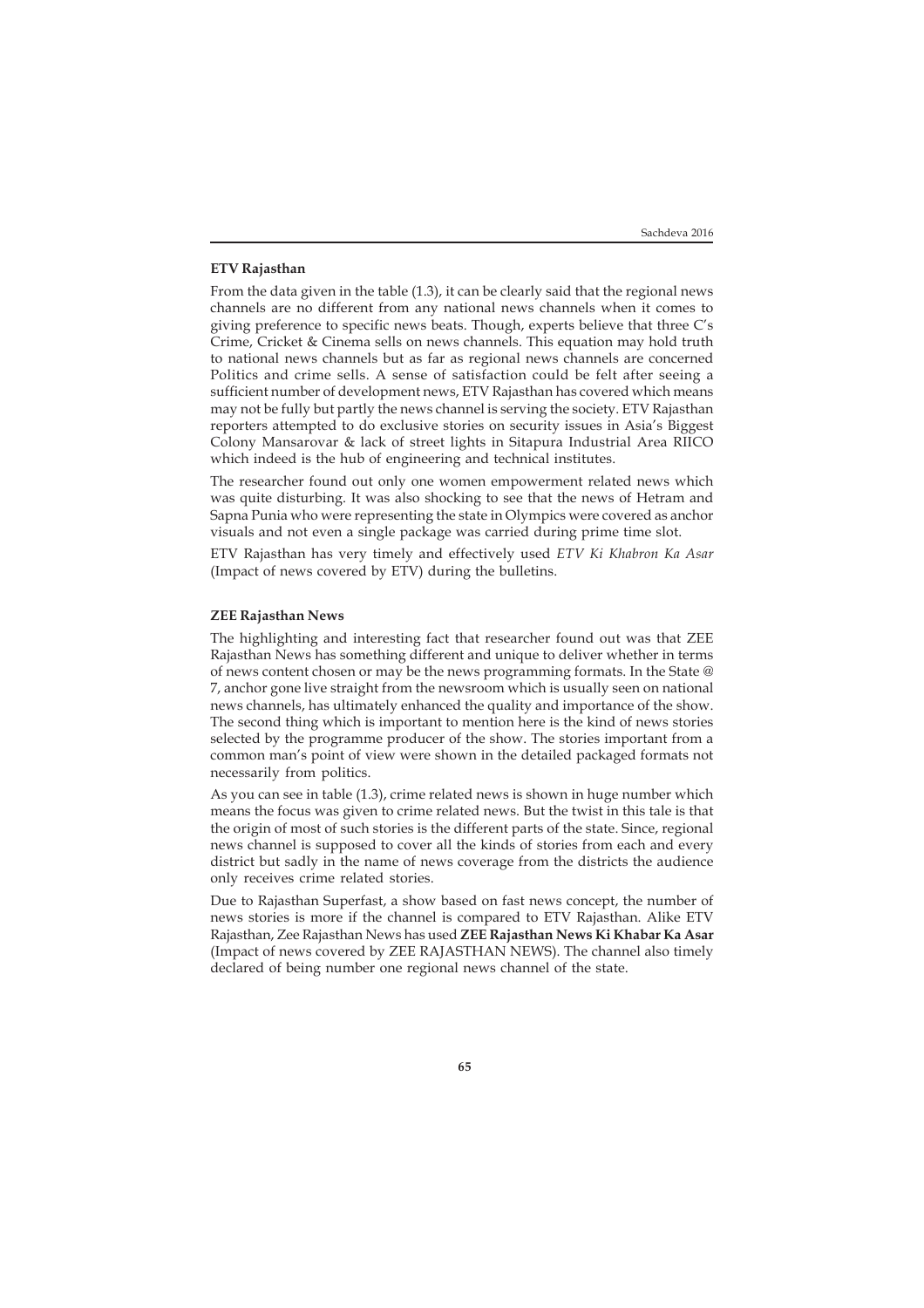#### IISUniv.J.A. Vol.5(1), 56-74 (2016)

|              | 11.IJ                                         |                         |                |                                   |                                    |                               |                                                       |            |                                             |                                          |                   |                           |           |  |  |
|--------------|-----------------------------------------------|-------------------------|----------------|-----------------------------------|------------------------------------|-------------------------------|-------------------------------------------------------|------------|---------------------------------------------|------------------------------------------|-------------------|---------------------------|-----------|--|--|
|              | Total time spent on different reporting beats |                         |                |                                   |                                    |                               |                                                       |            |                                             |                                          |                   |                           |           |  |  |
| <b>Beats</b> | Poli<br>tics                                  | Crime/<br>Accide<br>nts | Sp<br>ort<br>s | Business/<br>Economi<br><b>CS</b> | Law<br>and<br>orde<br>$\mathbf{r}$ | Festi<br>val/<br>Reli<br>gion | Art &<br>Cultu<br>re/Tra<br>vel<br>and<br>Touri<br>sm | Heal<br>th | <b>Devel</b><br>opme<br>nt<br>(JDA,<br>RHD) | Entert<br>ainme<br>nt &<br>Lifest<br>vle | Edu<br>cati<br>on | C<br>$\Omega$<br>111<br>t | Tot<br>al |  |  |
| <b>ETV</b>   | 3                                             | 2 hrs                   | $\overline{4}$ | $2 \text{ min}$                   | 6                                  | 10                            | 2 min                                                 | 10         | 1 <sub>hr</sub>                             | 3 min                                    | 20                | 3                         | 7         |  |  |
| Rajas        | hrs                                           |                         | mi             |                                   | min                                | min                           |                                                       | min        |                                             |                                          | mi                | m                         | hrs       |  |  |
| than         |                                               |                         | n              |                                   |                                    |                               |                                                       |            |                                             |                                          | n                 | in                        |           |  |  |
| Zee          | 12                                            | 42                      | 17             | 6 min                             | 30                                 | 20                            | 5 min                                                 | 20         | 38                                          | 6 min                                    | 4                 | 20                        | 3         |  |  |
| Rajas        | mi                                            | min                     | mi             |                                   | min                                | min                           |                                                       | min        | min                                         |                                          | mi                | m                         | hrs       |  |  |
| than         | n                                             |                         | n              |                                   |                                    |                               |                                                       |            |                                             |                                          | n                 | in                        | 40        |  |  |
| <b>News</b>  |                                               |                         |                |                                   |                                    |                               |                                                       |            |                                             |                                          |                   |                           | mi        |  |  |
|              |                                               |                         |                |                                   |                                    |                               |                                                       |            |                                             |                                          |                   |                           | n         |  |  |

**DATA ANALYSIS (1.4)**

*Footnote:* Time duration spent on different beats shown on ETV Rajasthan and ZEE Rajasthan News from 19th August 2016 to 25<sup>th</sup> August 2016 during 7pm to 9pm.

### **Interpretation**

The prime time of both the channels ETV Rajasthan and Zee Rajasthan News is 7- 9 pm yet the above table is showing different time spent on stories. The reason behind this difference is the format of the programmes showcased on both the channels. Mharo Rajasthan, a 7pm show on ETV Rajasthan is one hour news bulletin which covers stories from all over the state. Pink City showcased at 8:30 pm is yet another bulletin covering stories from state capital. Central Hall is a magazine programme that covers stories from national politics and has nothing to do with the regional news. Therefore, stories covered in this show were not relevant for my study thus it won't included.

As you can see the table 1.1 & 1.2, where format of the shows has been discussed, it is clearly understood that on Zee Rajasthan News, only one hour is devoted to the regional news during prime time band. Rest of the two shows are discussion and interview based programmes respectively and don't cover news stories. Thus, these two shows were out of the researcher's study.

### **ETV Rajasthan**

As you can see in table (1.4), 7 hours is the total time spent on delivering news content during primetime band between 19<sup>th</sup> August and 25<sup>th</sup> August. Mharo Rajasthan is a one hour show in which 40 minutes of time is spent on showing news. The total time spent on delivering news content in Pink City programme is 20 minutes. Politics and crime tops the chart when it comes to time spent on beat wise news content. Development, human interest stories were given 1 hour time spent.

The stories covered in the programme called 'Mharo Rajasthan' were mostly anchor visuals/anchor visual bytes and the stories which were found utmost important carried as a package but in a very less number. Another thing which needs attention is that many stories shown in Mharo Rajasthan were repeated in

**ZEE Rajastan News :** In the table (1.4), time allocation given to each beat is quite balanced as compared to ETV Rajasthan. Time spent on crime and development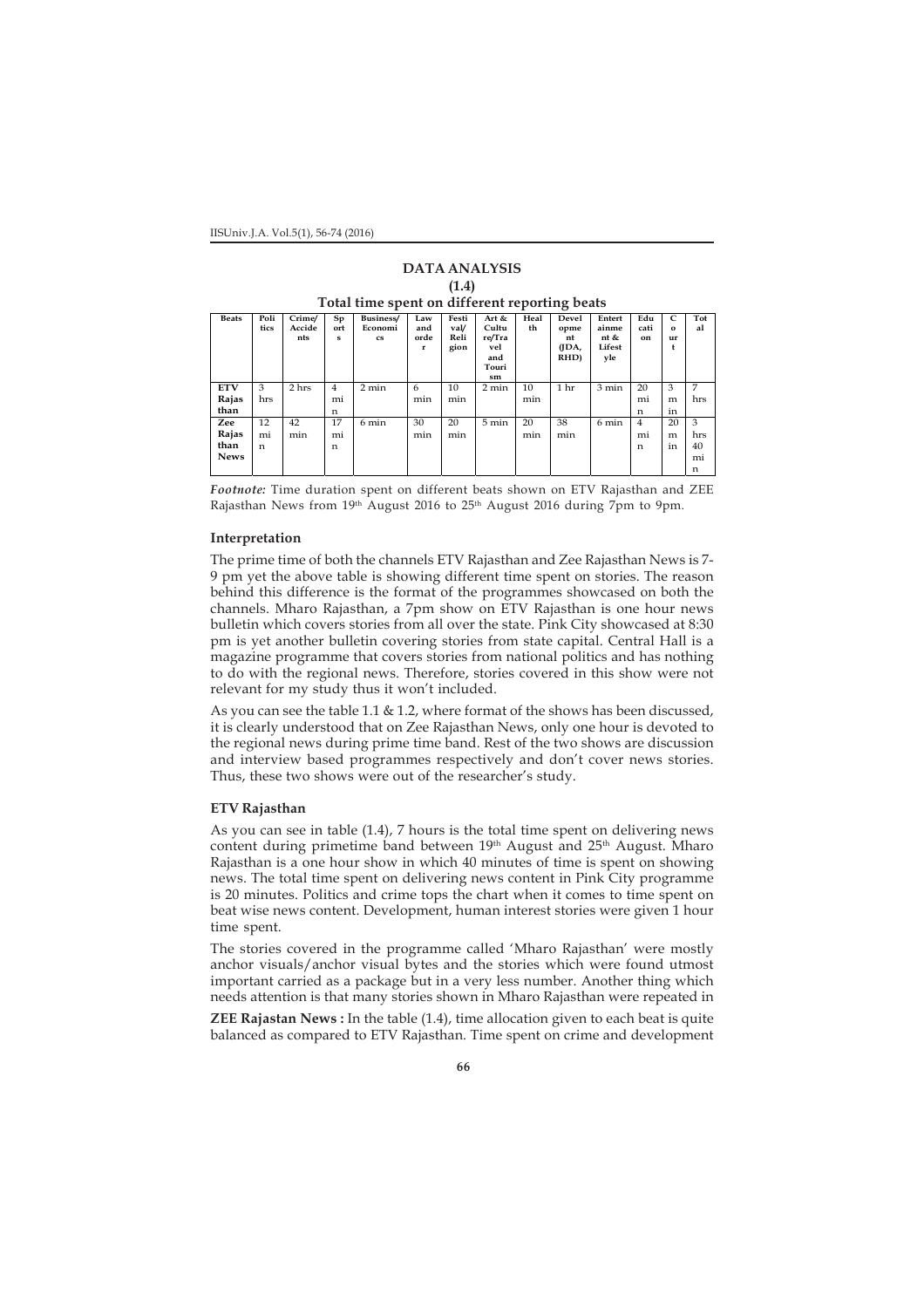related news tops the charts but beats like politics, sports, religion, law and order, health and court are also given sufficient time. State@7 covers important stories of the day and all were in the form of packages. While each news covered in 'News Superfast' is of 20 second duration.

**Total number of headlines covering different reporting beats Table (1.5)**

| <b>Beats</b>                        | Pol<br>itic<br>s | Cri<br>me/<br>Acc<br>ide<br>nts | Spo<br>rts | <b>Busine</b><br>ss/Eco<br>nomics | Law<br>and<br>ord<br>er | Festiv<br>al/Reli<br>gion | Art &<br>Culture<br>/Travel<br>and<br>Touris<br>m | Hea<br>lth | Develop<br>ment<br>(JDA,<br>RHD) | Entertai<br>nment<br>&<br>Lifestyl<br>e | Edu<br>cati<br>on | Court | Tota |
|-------------------------------------|------------------|---------------------------------|------------|-----------------------------------|-------------------------|---------------------------|---------------------------------------------------|------------|----------------------------------|-----------------------------------------|-------------------|-------|------|
| <b>ETV</b><br>Rajas<br>than         | 50               | 35                              | 13         | 10                                | 24                      | 10                        | 7                                                 | 15         | 14                               | 4                                       | 7                 | 7     | 196  |
| Zee<br>Rajas<br>than<br><b>News</b> | 20               | 33                              | 9          | $\overline{4}$                    | 8                       | 7                         | 13                                                | 14         | 9                                | 12                                      | 3                 | 8     | 140  |

*Footnote:* Total number of headlines shown on ETV Rajasthan and ZEE Rajasthan News covering different news beats from 19th August 2016 to 25th August 2016 during 7pm to 9pm.

# **Interpretation:**

# **ETV Rajasthan**

The number of headlines given before each bulletin is 7 so, the total headlines shown before four news programmes on 7 days calculated to 196. As the table (1.5) shows, political news occupied most of the headline space on ETV Rajasthan followed by crime and education beat. BRICS, BJP's Tiranga Rally, party meetings on Hingonia Cow Row etc were some of the important stories that sought attention of the reporters. Crime and education are also the beats that got satisfactory attention. Crime and accidents from all over Rajasthan were given priorities while Rajasthan University and other government universities elections' season was the reason behind education beat remaining in headlines. Monsoon conditions were also given prominent time in the headlines. State's capital i.e. Jaipur City based important happenings were carried as headlines and none or very few stories were given space in the headlines.

# **ZEE Rajasthan News**

The researcher found out that Zee Rajasthan News has used News Flash instead of headlines. The top stories given in the name of headlines were only used before the opening of State  $\ddot{\varphi}$  7 that to apprise the audience with the latest important happenings coming out from the state. In rest of the programmes Zee has used News Flash. The number of headlines given before each bulletin is 5 so, the total headlines shown before four news programmes on 7 days come out to be 140.

Though, crime stories were given more space in the headlines and news flash but these stories belonged to the districts and not restricted to Jaipur City which was quite satisfactory. Health, Art & Culture and state development related stories were also given importance to be carried as headlines.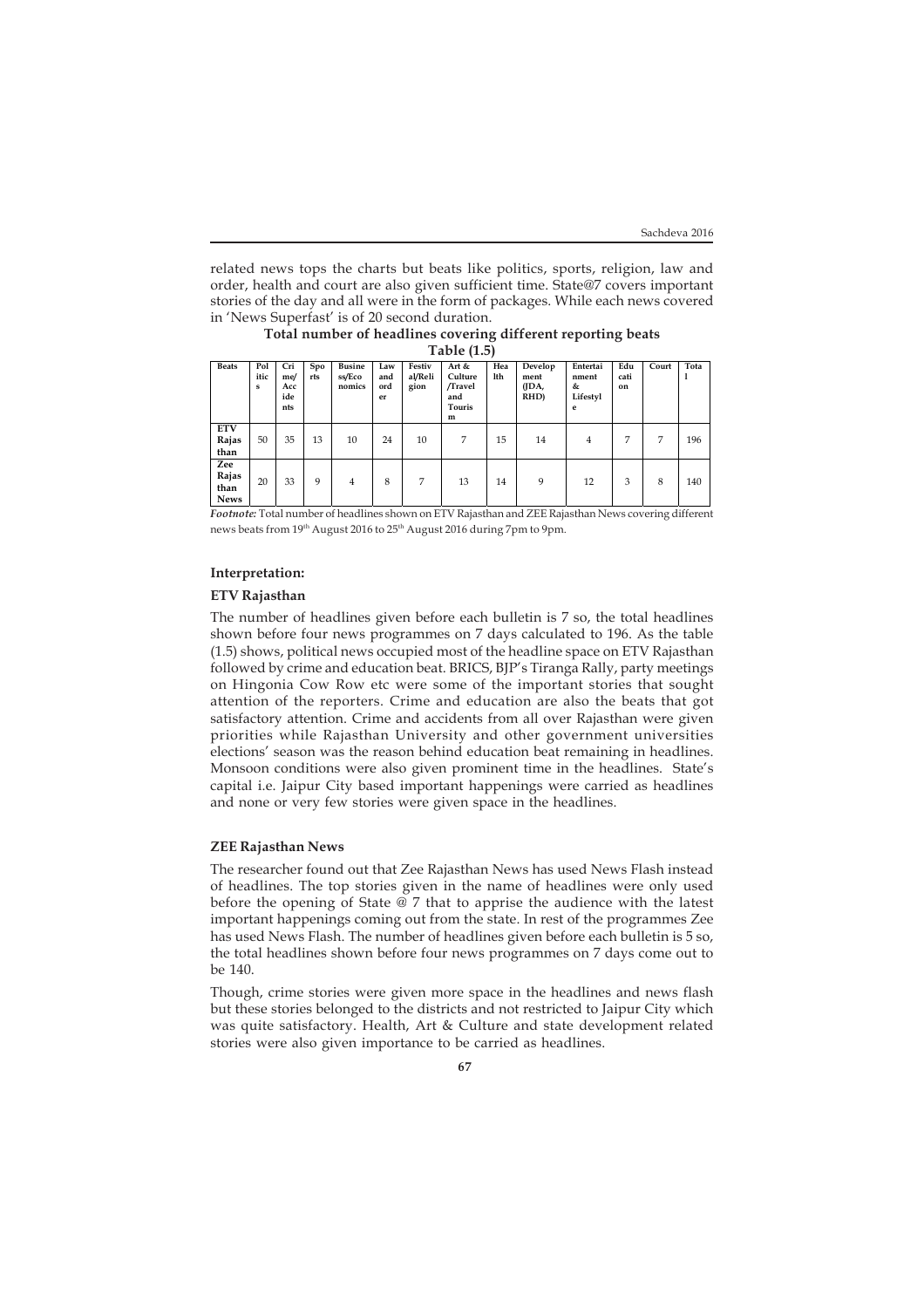|                       | 1401e(1.0)           |                          |
|-----------------------|----------------------|--------------------------|
| <b>Districts</b>      | <b>ETV Rajasthan</b> | Zee Rajasthan News       |
| <b>AJMER</b>          | $\overline{1}3$      | 28                       |
| <b>ALWAR</b>          | 7                    | 24                       |
| <b>BANSWARA</b>       | $\overline{2}$       | 17                       |
| <b>BARAN</b>          | -                    | 16                       |
| <b>BARMER</b>         | 3                    | 13                       |
| <b>BHARATPUR</b>      | 6                    | 34                       |
| <b>BHILWARA</b>       | 7                    | 18                       |
| <b>BIKANER</b>        | 7                    | 20                       |
| <b>BUNDI</b>          | 3                    | 22                       |
| <b>CHITTORGARH</b>    | $\overline{2}$       | 13                       |
| <b>CHURU</b>          | 4                    | 17                       |
| <b>DAUSA</b>          | 1                    | 14                       |
| <b>DHOLPUR</b>        | 5                    | 25                       |
| <b>DUNGARPUR</b>      | 3                    | 19                       |
| <b>HANUMANGARH</b>    | $\overline{2}$       | $\,8\,$                  |
| <b>JAIPUR</b>         | 84                   | 79                       |
| <b>JAISALMER</b>      | 10                   | 9                        |
| <b>JALOR</b>          | 3                    | $\overline{7}$           |
| <b>JHALAWAR</b>       | $\mathbf{1}$         | 17                       |
| <b>JHUNJHUNU</b>      | $\overline{2}$       | 19                       |
| <b>JODHPUR</b>        | 12                   | 32                       |
| <b>KARAULI</b>        | 3                    | $\overline{\phantom{a}}$ |
| <b>KOTA</b>           | 12                   | 12                       |
| <b>NAGAUR</b>         | 4                    | 9                        |
| <b>PALI</b>           |                      |                          |
| <b>PRATAPGARH</b>     | 1                    | $10 \,$                  |
| <b>RAJSAMAND</b>      | 5                    | 17                       |
| <b>SAWAI MADHOPUR</b> | $\overline{a}$       |                          |
| <b>SIKAR</b>          | 7                    | 17                       |
| <b>SIROHI</b>         | 3                    |                          |
| <b>SRI GANGANAGAR</b> | 9                    | 21                       |
| <b>TONK</b>           | $\overline{2}$       |                          |
| <b>UDAIPUR</b>        | 10                   | 16                       |
| <b>TOTAL</b>          | 233                  | 553                      |

# **DISTRICT WISE NEWS COVERAGE Table (1.6)**

*Footnote:* Total number of stories shown on ETV Rajasthan and ZEE Rajasthan News covering 33 districts of Rajasthan from  $19^{\rm th}$  August 2016 to 25 $^{\rm th}$  August 2016 during 7pm to 9pm.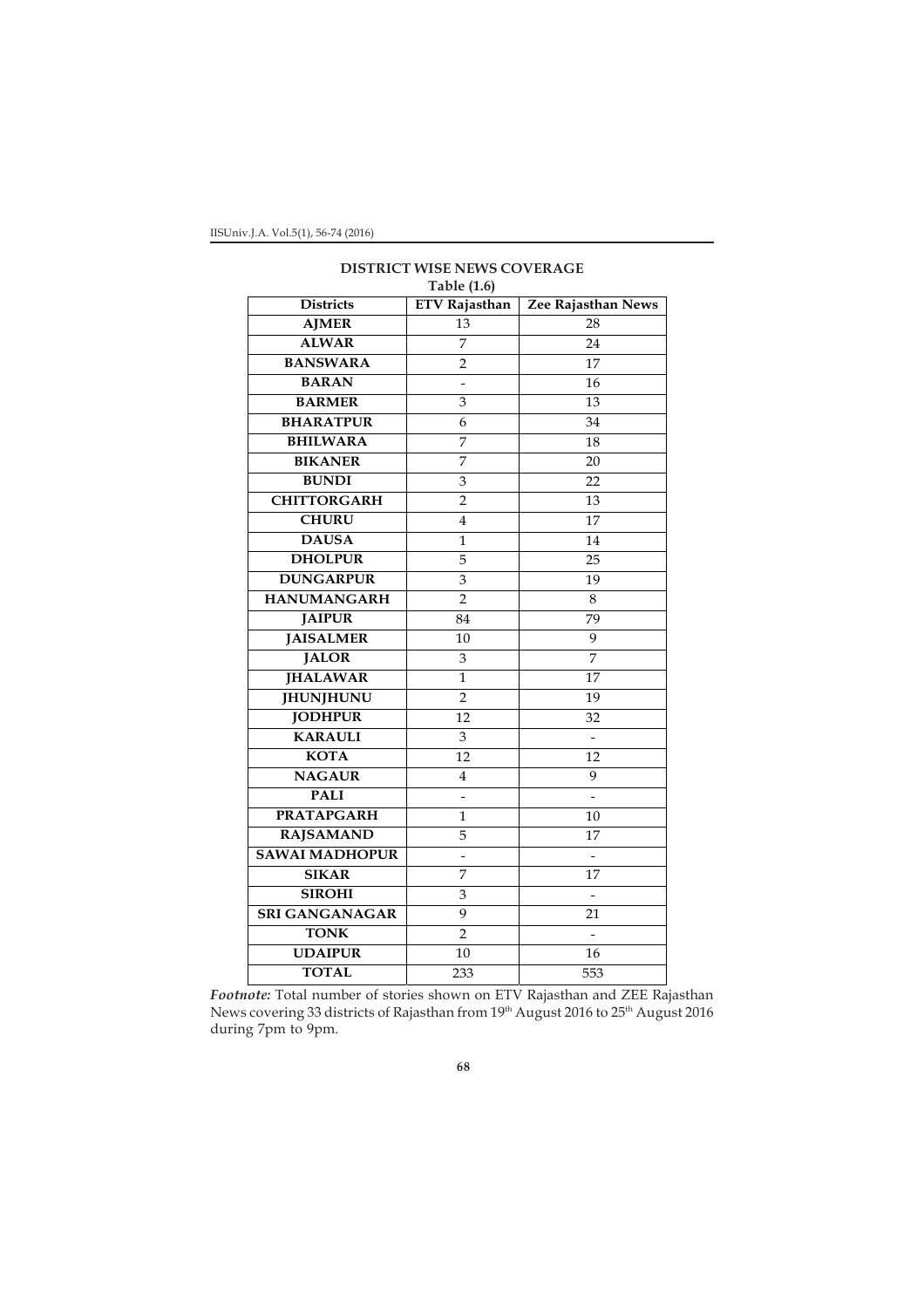# **Interpretation**

### **ETV Rajasthan**

As it is shown in table (1.6), the picture is much clear that how regional are the regional news channels when it comes to pan state news coverage. State capital deserves to be on top in terms of highest number of stories covered. Ajmer known for Ajmer Sharif Dargah, where Ajmer University is located owns only 13 stories followed by 10 stories from Udaipur, City of lakes and tourist and Jaisalmer, The Golden City. Districts like Pali, Sawai Madhopur where Ranthambore National Park is situated and Baran are totally neglected by the channel which is quite indigestible.

After going into the depth of stories that belonged to the districts shown in Mharo Rajasthan bulletin, the researcher found out that mostly crime related stories and a few health and monsoon related stories were covered.

### **ZEE Rajasthan News :**

The situation is not so different of Zee Rajasthan News from ETV Rajasthan. The number of stories is obviously much higher as compared to ETV Rajasthan because of Rajasthan Superfast which is based on fast news concept in which more stories in a very less time. The researcher found the absence of stories from the districts like Tonk, Pali, Sawai Madhopur, Karauli, Pratapgarh and Sirohi during the days when the study was conducted in the primetime band.

Most of the stories covered from the districts were from crime and political beats. Some development stories like road construction, agriculture techniques for farmers, health related issues were also seen during primetime band.

# **Table (1.7)**

# **Various formats adopted by etv rajasthan & zee rajasthan news to deliver news content**

| <b>News</b>    | Anc | Anc                      | Packa | One    | Live | Voic | Two/T   | Exclus | Piece |
|----------------|-----|--------------------------|-------|--------|------|------|---------|--------|-------|
| <b>Channel</b> | hor | hor                      | ge    | to     |      | e    | hree/Fi | ive    | to    |
|                | Vis | Visu                     |       | One/I  |      | Over | ve      |        | Came  |
|                | ual | al                       |       | ntervi |      | Shot | Windo   |        | ra    |
|                |     | Byte                     |       | ew     |      |      | w       |        |       |
|                |     |                          |       |        |      |      | Report  |        |       |
|                |     |                          |       |        |      |      | er      |        |       |
| <b>ETV</b>     |     |                          |       |        |      |      |         |        |       |
| Rajasthan      | 213 | 157                      | 20    | 6      | 5    | 16   | 9       | 5      |       |
| Zee            |     |                          |       |        |      |      |         |        |       |
| Rajasthan      | 490 | $\overline{\phantom{a}}$ | 9     | 5      | -    | -    | 5       | 10     |       |
| <b>News</b>    |     |                          |       |        |      |      |         |        |       |

*Footnote:* The above mentioned formats (horizontal) were used to cover different stories shown on ETV Rajasthan and ZEE Rajasthan News from 19th August 2016 to 25th August 2016 during 7pm to 9pm.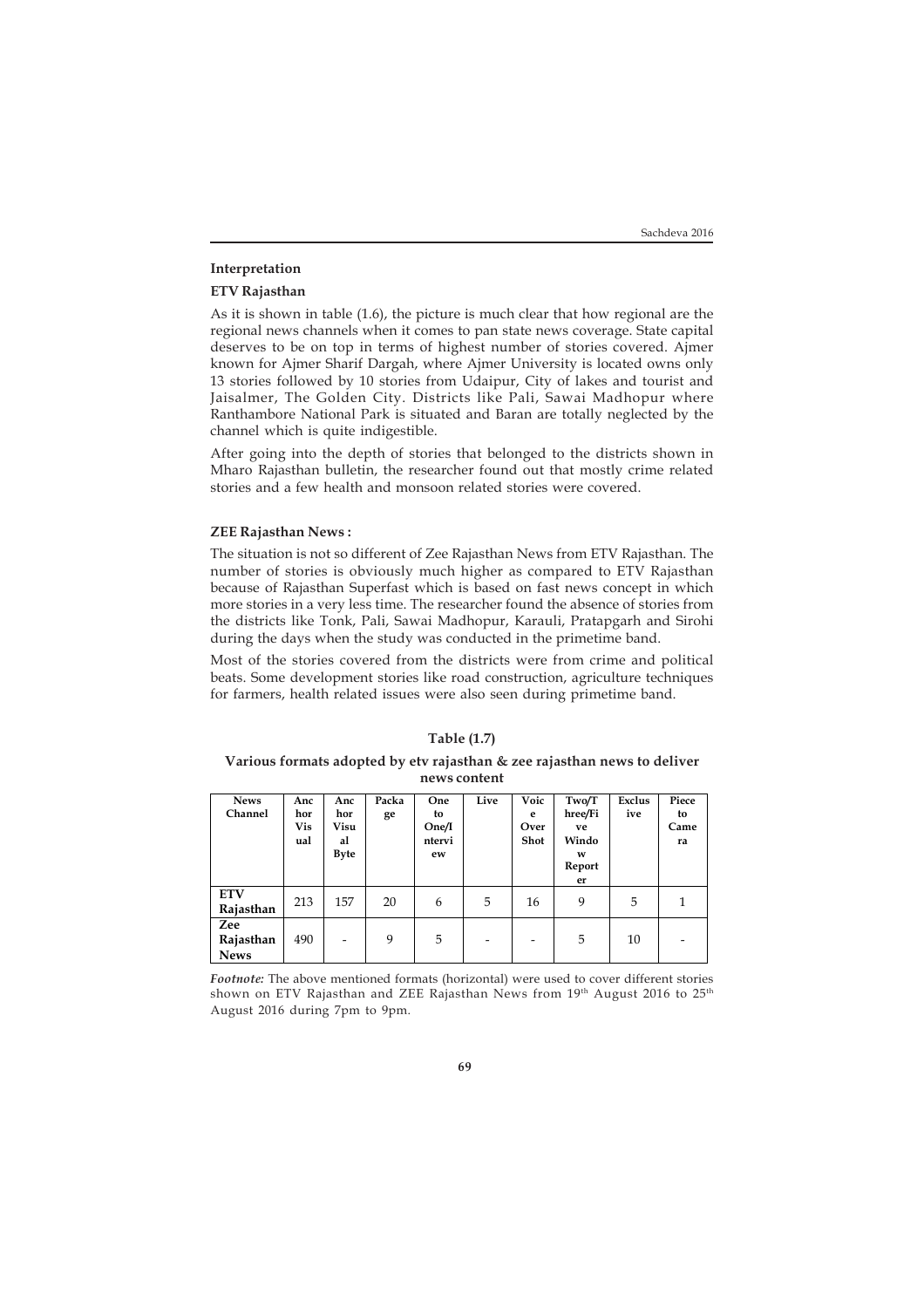The following news delivering formats were observed being used by ETV Rajasthan and ZEE Rajasthan News

# **AVO (Anchor voice over)**

AVO is the most common type of news coverage. It usually runs for 25-45 seconds. The story is written in a gist. At first, the anchor starts to read the news and after reading one or two lines, anchor disappears and visual appears.

# **AVO Byte (Anchor voice over)**

AVO Byte has two parts: An AVO and one or more bytes. This is the same as an AVO, except that as soon as the AVO ends, the byte is aired. Byte is a quote of a person that carries information related to the story.

# **Voice Over Shot**

Voice over shot is similar to Anchor Voice Over. The only difference between the two is that in anchor voice over, the anchor starts to read the news and after reading one or two lines, anchor disappears and visual appears whereas in voice over shot the news reader reads the anchor and disappears as soon as he/she finishes then visuals starts to appear with the voice over done by the artist similar to the package. The package includes bytes, piece to camera etc but voice over shot is used when there is byte is not available and the story carries more importance.

### **Package**

Package has three parts: Anchor, voice-over and sign off. At first a script is written with the visuals kept in mind after that voice over is done. Later the visuals are edited according to the script. While the bulletin on airs, the anchor reads its part and then visuals with voice over and bytes start appearing. Sign off is given by the reporter but it's not included in every story.

# **Live Remote**

A Live Remote describes a news story where the channel has a cameraman and reporter on site reporting the event during a TV channels' news show. A Live Remote is kind of like a Full Package on steroids. It has got all the elements of a package, but this time the anchor cuts to the reporter who's on the scene. It may even include a live interview.

# **Headlines**

A headline is like the 'head' of the news bulletin where the prime stories at that particular time are mentioned 'in brief'. The full stories are explained only later. Headline introduces the main stories going to be shown in the bulletin.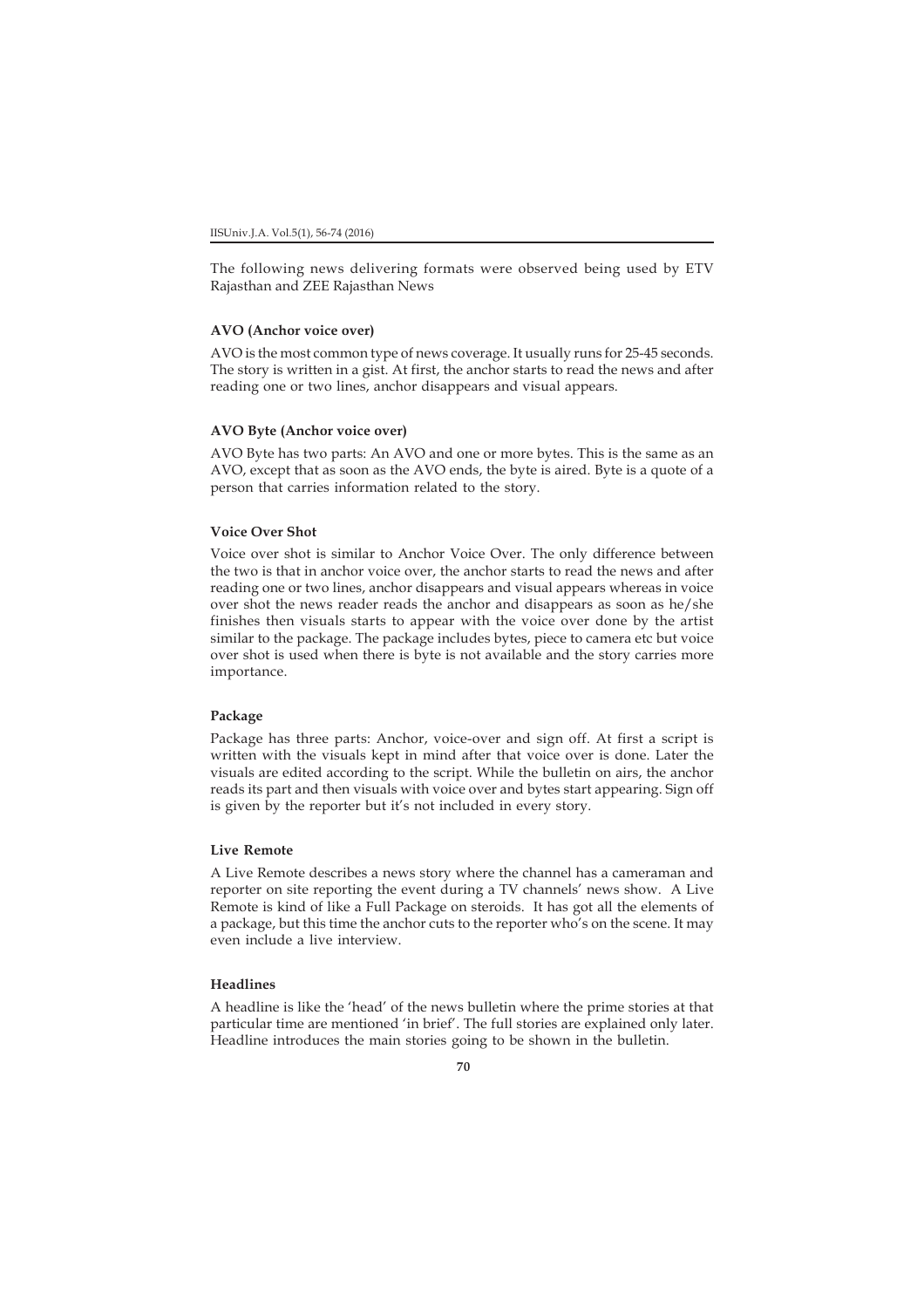ETV Rajasthan and ZEE Rajasthan News on air top stories before the news bulletin begins. Though, ETV Rajasthan uses the name headlines while Zee Rajasthan News sometimes uses News Flash instead of headlines.

# **News Bulletin**

News bulletins essentially include news stories in their order of importance and interest. Important happenings of the day get the pride of place. Human interest stories and sports news generally round off the major bulletins.

ETV Rajasthan still relies on tradition news delivery format i.e. news bulletin. Anchor sits in the standard studio to read out the teleprompter. This format was missing in Zee Rajasthan News during primetime band.

# **Debate/talk show/panel discussion**

The debate is a format with limited use, in that it's generally restricted to political candidates running for office. But even though it's used only occasionally, it is still an extremely popular format during election season. Now a days, news channels are frequently using this format in evening primetime band. The producer chooses one important issue of the day which could be either from sports, finance, politics or any other topic of human interest and invite guests from the field related to the topic to discuss with the anchor or moderator on the show. Most debates follow a very strict format, which usually includes a moderator. The moderator is the most important person in the debate, in that he or she controls the topic for discussion, who is speaking, and how much time the speaker has. The moderator must also keep control of the debate and not let participants shape the direction of the discussion.

ZEE Rajasthan news' show News & Vies is based on this format. In this format, one of the most important happenings of the day is chosen for the debate and celebrities and people related to this particular topic are invited in the studio to have a discussion on the topic which is hosted by Purushottam Vaishnav. The screen is divided into five or four depending upon the guests are invited for the debate. Prior to this debate, opinion poll on the topic which is decided for the debate is taken in yes and no, the results are later shown during the debate.

# **Interview based programs**

Interview-based programs also are a common feature of TV news channels and often take the form of talk shows. In regional news channels, a celebrity from the field of entertainment or eminent political personalities is interviewed. One more form is very popular, a relevant topic is decided and one or maximum two guests are invited as per the demand of the topic which could be human interest story or latest issues or developments. In this form of interview, audience plays a crucial role in making a successful program.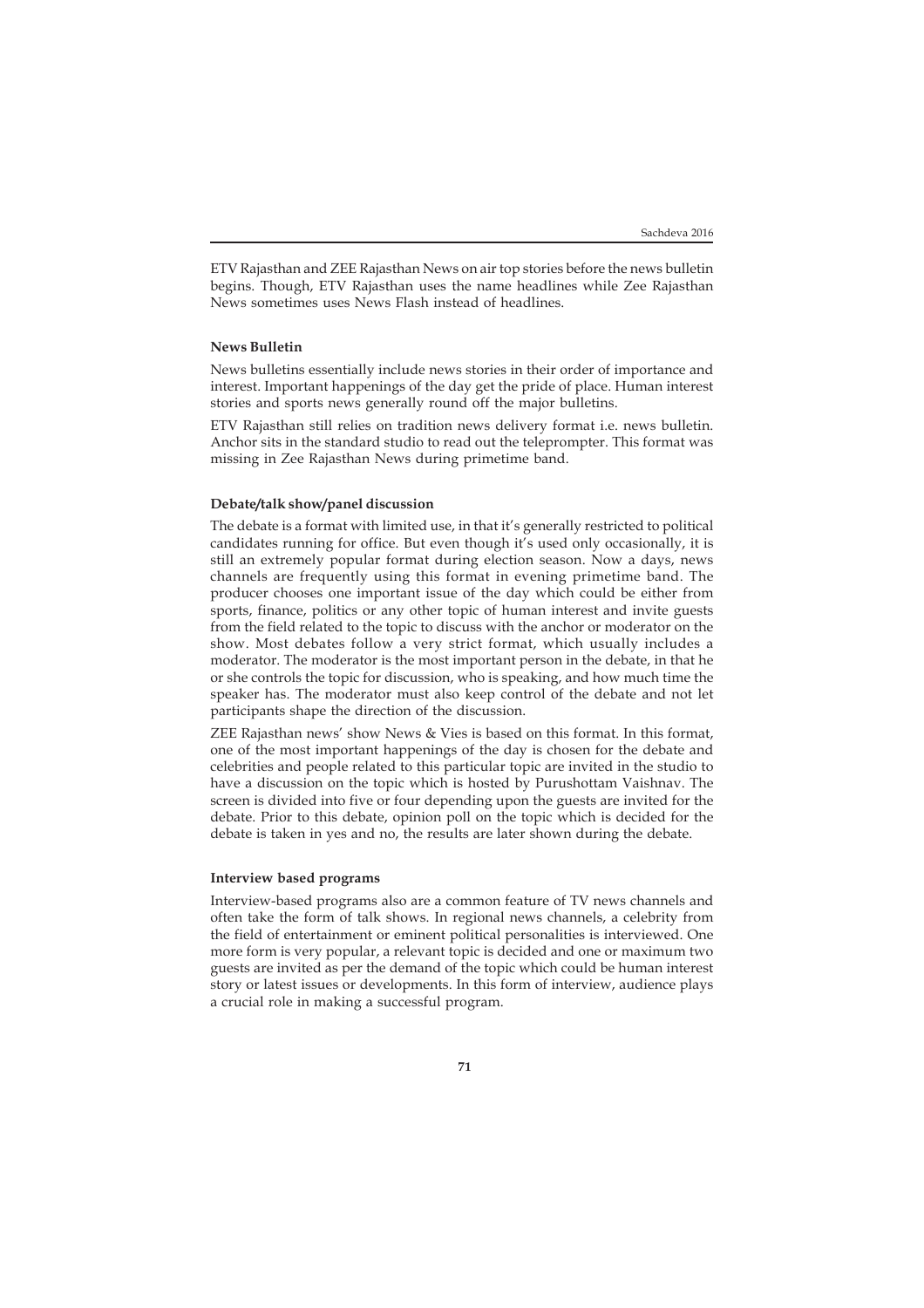Zee Rajasthan News' News Scan is the interview based show on aired during prime time band. In this format, an important happening of the day of public's relevance is chosen and accordingly personality from that vary field is invited outside the studio for the interview.

### **News magazine programs**

It is a regularly scheduled news program consisting of several short segments, in which various subjects of current interest are examined, usually in greater detail than on a regular newscast.

ETV Rajasthan's Central Hall is a news magazine program that brings about political situation awareness and discussion on current affairs. The anchor of the show is Mr. Hari Shankar Vyas.

# **Fast news**

It is a new concept which is seen in almost every national news channel. In fact, regional news channels of Rajasthan are also adopting this concept and the programme based on this format is basically aired at around 9 pm in the primetime. This format is basically for the viewers who want to be informed about the important happenings of the day in one single programme. In this type of a programme, the top 100 or top 150 news of national, international or regional importance are shown and beats like sports, business, entertainment etc are covered.

**Rajasthan Superfast** is based on a fast news bulletin concept. It includes top 100 news from various fields out of which 70 news are shown from different parts of the state while 10 news of national importance, 5 of international importance, 5 important happenings from business, 5 from sports and 5 from the entertainment industry is shown.

# **TicKer**

If you watch TV news carefully, you will notice that there is a thin strip moving at the bottom of the TV screen which carries information on various events and news one after another. The information is constantly moving. Ticker is sometimes also called scroll.

Both the channels use ticker appropriately and effectively to show important stories from all over the state. ETV Rajasthan is more fast and prominent in using ticker and the number is quite higher than ZEE Rajasthan News.

# **News Flash**

A news flash is a latest update on a previously played story or a fresh update on the current story being played on-air. They show up on the screen like a 'flash' of 'lightning' in the middle of news.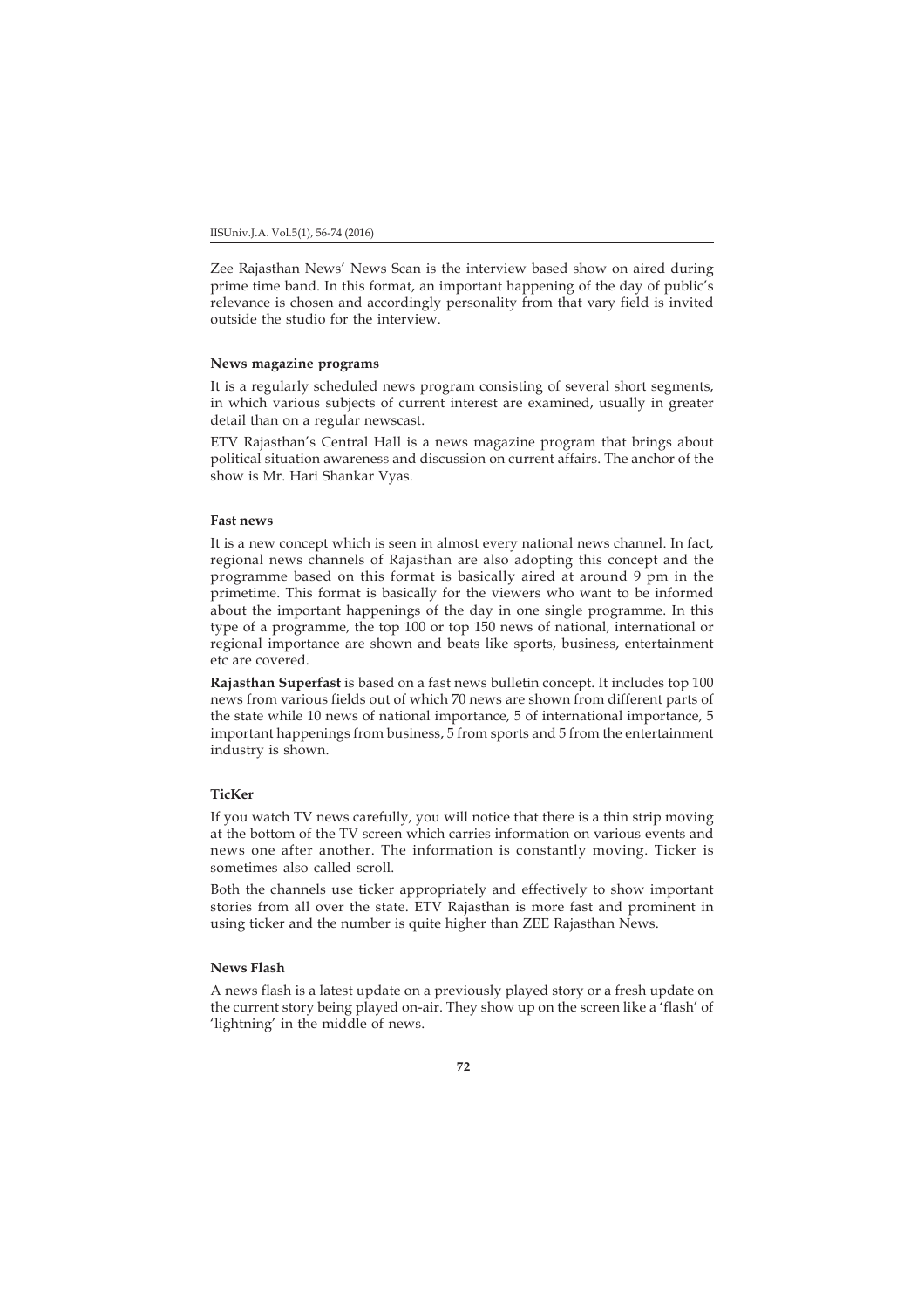ZEE Rajasthan News prefers to highlight the top stories in the name of news flash. Before each bulletin starts, NEWS FIASH appears instead of headlines.

### **Cartoon on law and order**

This is a cartoon series introduced by ETV Rajasthan where in viewers get to see caricature on law and order situation in Rajasthan. This format is basically used to take a dig on political parties or the decisions taken by the government. This is on aired after every bulletin ends.

# **Discussion and conclusion**

ETV Rajasthan and Zee Rajasthan News, both are popular regional news channels in the state. ETV Rajasthan has enjoyed the monopoly in the electronic media market because three to four years ago there were a few local and cable channels were running to cater vast audience of the largest state of the country. Though, a lot of national channels made their set up in Jaipur including Zee News, Samachar Plus, India News etc but ETV Rajasthan is still maintaining its position and credibility in the market. ETV Rajasthan still believes in using tradition news delivery formats and is the best source of spreading political awareness in the state. As far as Zee Rajasthan News is concerned, it's unique packaging and selection of news are the key points that helped the channel to give a tough competition to already established news channel i.e ETV Rajasthan.

Though, the region has seen expansion in the electronic media industry since a lot of media houses are exploring the market but it is very disappointing to say that these channels are limited to the state's capital and the regional flavor that every channel promises before having their set up in the region to contain in the channel is missing. All the districts of the state are not even properly covered and if they are covered, the news is limited to crime and politics. A media organization is expected to serve the society and to keep the audience informed about each big or small story from every nook and corner of the state but the regional news channels are lacking. Thrust areas are there where news channels could do wonders, a little bit of motivation and government support is needed.

# **References**

FICCI-KPMG*. #Shootingforthestars FICCI KPMG Indian Media and Entertainment Industry Report 2015.* KPMG

http://mib.nic.in

- KUTHIALA, B., & SINGH, D. (2006, January 1). Analysis of rural and developmental content in Indian television news. Retrieved February 5, 2015, from http://www.academia.edu/8975068/ Analysis of rural and developmental content in Indian television news
- Lovinger R. (2007), Content Strategy: The Philosophy of Data. Retrieved August 15, 2016 from http://boxesandarrows.com/content-strategy-thephilosophy-of-data/